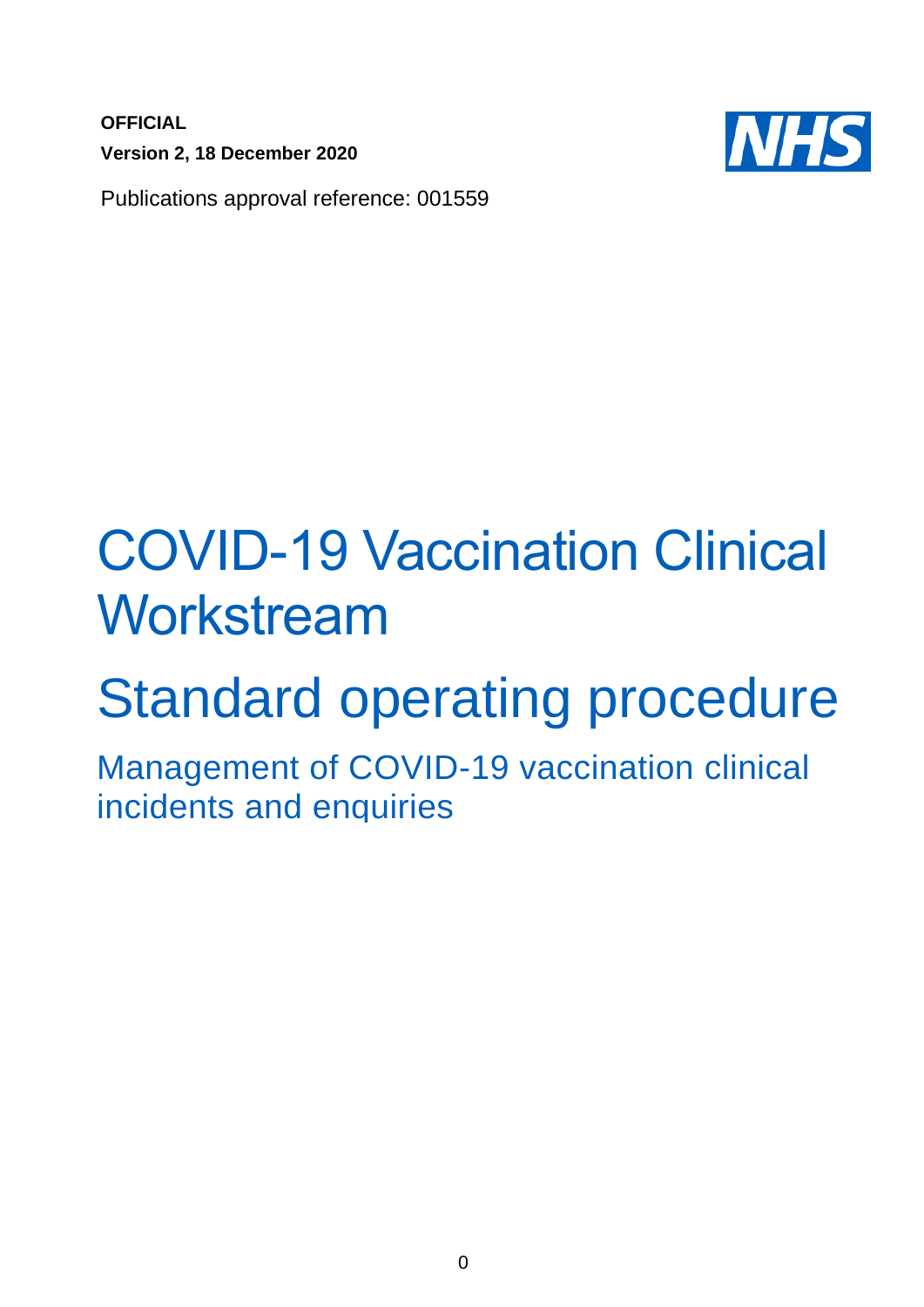# <span id="page-1-0"></span>**Contents**

| $\overline{1}$ .<br>2.<br>3.<br>4.<br>5. | National enquiry or incident management and escalation processes 4 |  |
|------------------------------------------|--------------------------------------------------------------------|--|
|                                          |                                                                    |  |
|                                          |                                                                    |  |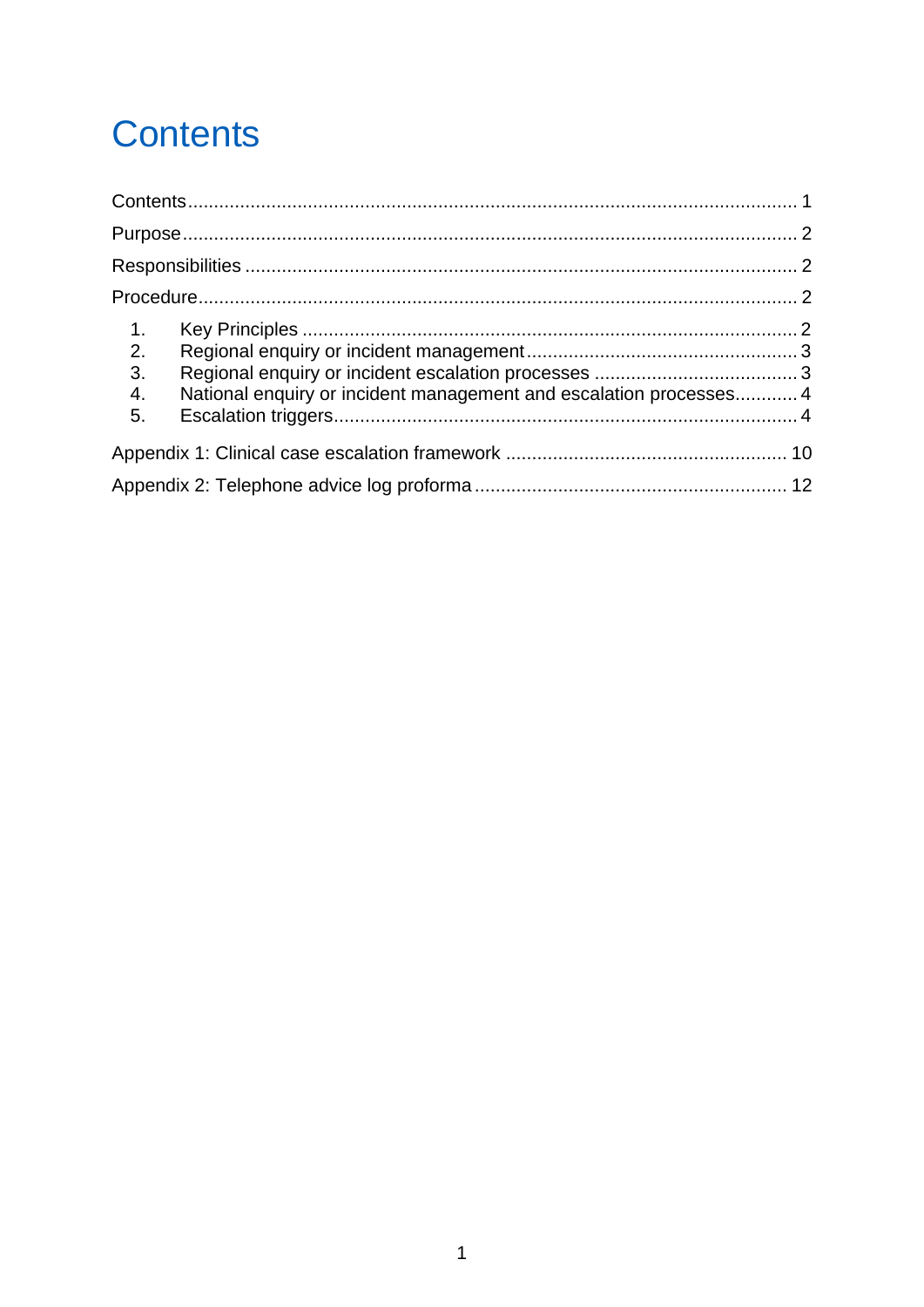### <span id="page-2-0"></span>Purpose

The purpose of this document is to clarify the process by which incidents and enquiries related to the COVID-19 vaccination programme are escalated and addressed, at both regional and national levels, and to describe the audit and governance process for this.

# <span id="page-2-1"></span>**Responsibilities**

- It is the responsibility of everyone involved in the Covid-19 vaccination programme to ensure that any incidents or enquiries are identified and escalated appropriately, in accordance with the agreed regional and national framework outlined in this document.
- Any incidents that are deemed to require a fast track response should be escalated urgently and as a priority through designated fast track pathways.
- Escalation pathways at every level require appropriate governance processes to be in place – including assignment of case numbers, appropriate logging, audit and closure.

## <span id="page-2-2"></span>Procedure

#### <span id="page-2-3"></span>**1. Key principles**

- Providers (hospital hubs, vaccination centres and local vaccination services) must report all clinical incidents using both the [MHRA Yellow Card system](https://coronavirus-yellowcard.mhra.gov.uk/) and the reporting process described in this document, resulting in escalation to national level via the National Incident Coordination Centre Single Point of Contact (ICC SPOC).
- All clinical incidents requiring treatment should be reported **as soon as possible after the event** (providers should not wait until 5pm to report these) using the fast track incident response pathway.
- The reporting process for regional and national enquiry or incident management and escalation is shown in **Appendix 1.**
- **The fast track incident response pathway follows the same route described, but the subject line should begin 'URGENT: ACTION REQUIRED'. All team members are required to urgently act (within one hour) on these requests.**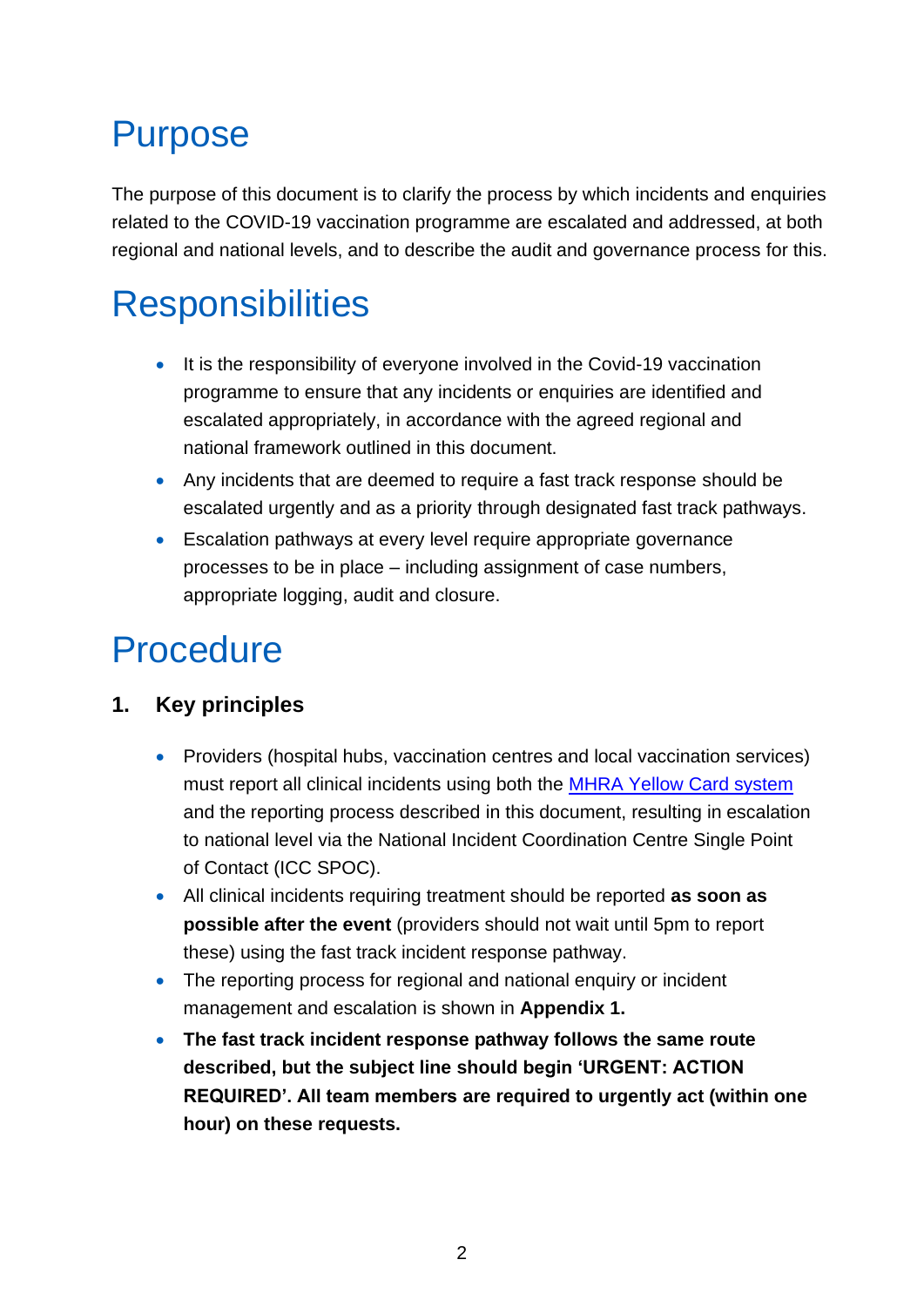#### <span id="page-3-0"></span>**2. Regional enquiry or incident management**

- If a provider identifies an immunisation query or incident, the preferred route of escalation is to the Regional Vaccination Operations Centre (RVOC) via the System Vaccination Operations Centre (SVOC), if applicable.
- RVOC will then liaise with the Clinical Advice Response Service (CARS), as required, to address the enquiry or incident.
- If CARS requires further capacity to address the enquiry or incident, regional mutual support networks can be used.
- If the CARS team requires urgent advice, they may contact the Public Health England (PHE) National Immunisation Team directly. If this occurs, the interaction must be logged appropriately by the CARS team and reported into the RVOC.
- If required, a provider or SVOC may contact CARS directly. If this occurs, this should be logged and reported to the RVOC for audit and governance purposes. Any telephone advice given should be logged using a telephone advice proforma (**Appendix 2**, or equivalent).
- It is envisaged that most incidents and enquiries will be resolved at a regional level, but is expected that all clinical incidents are reported to the National Clinical team via ICC SPOC, as described (**Appendix 1**)**.**

#### <span id="page-3-1"></span>**3. Regional enquiry or incident escalation processes**

- If an incident or enquiry requires immediate escalation, the preferred route is via RVOC requesting that the Regional Single Point of Contact (ROC) send a message to the ICC SPOC.
- It is the responsibility of the RVOC to assign a single reference number that stays with the case.
- All clinical incidents requiring treatment should be reported **as soon as possible after the event** (providers should not wait until 5pm to report these).
- Summaries of all incidents and enquiries should be routinely reported nationally on a daily basis, using the same process described.
- The PHE National Immunisation Team can escalate an issue directly through the ICC SPOC. In this case, procedures must be in place to ensure duplicate requests are not made through ICC SPOC under different case reference numbers.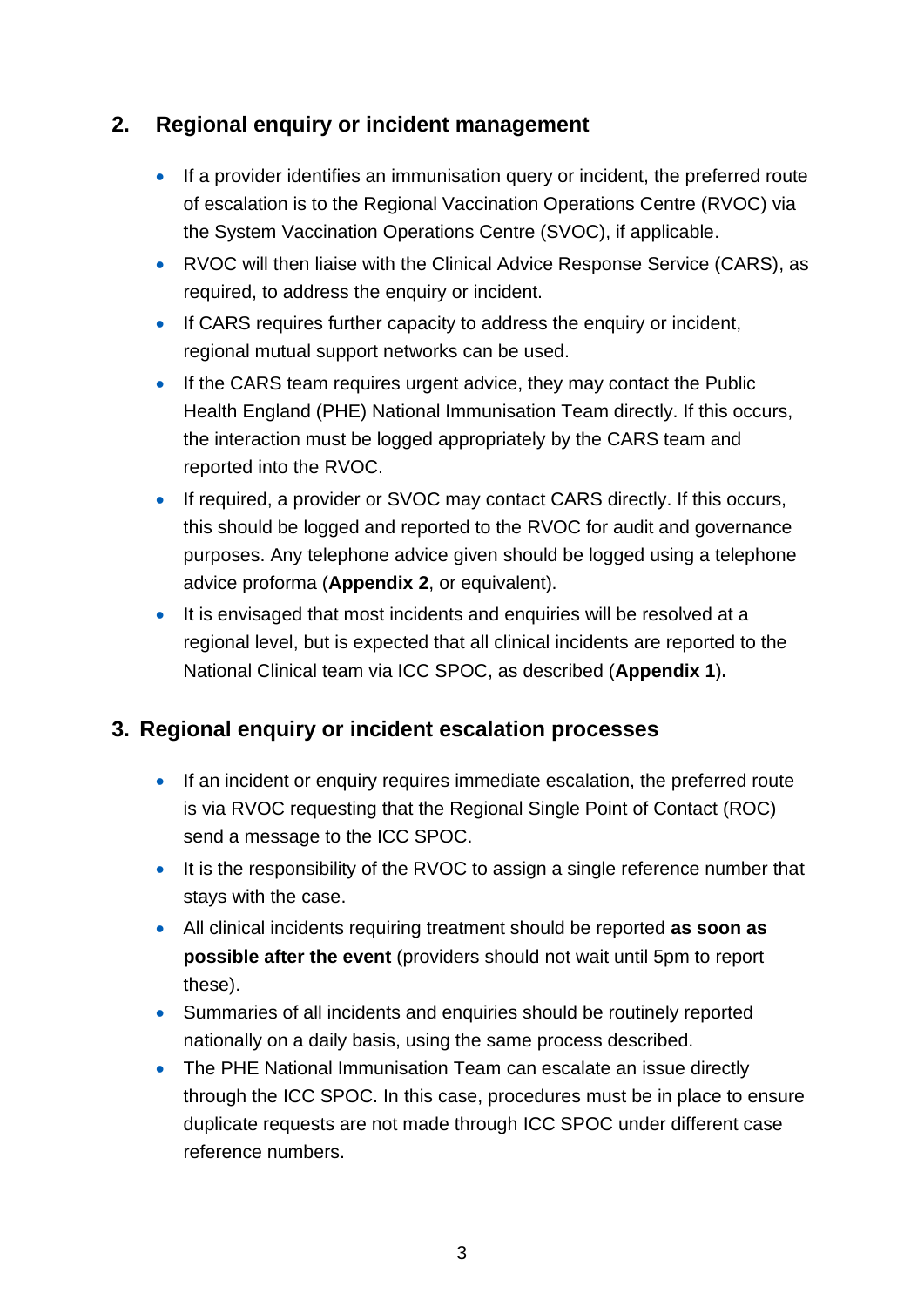#### <span id="page-4-0"></span>**4. National enquiry or incident management and escalation processes**

- The ICC SPOC will direct all COVID-19 vaccination-related cases to the National Vaccination Operations Centre (NVOC).
- The NVOC will direct all clinical cases to the National Clinical Cell.
- If a case arrives at the NVOC without a reference number, it should be assigned a reference number before being sent to the National Clinical Cell.
- In the event of duplicate requests being made with different reference numbers, the PMO team and clinical cell triage lead will ensure consistency of approach by assigning a single reference for the case.
- The National Clinical Cell will provide a 7-day 08:00-20:00 clinician run triage service.
- The National Clinical Cell will address the incident or enquiry, liaising with CARS via RVOC to obtain further information if required, and with PHE, [MHRA Yellow Card system](https://coronavirus-yellowcard.mhra.gov.uk/) and NHS subject matter specialists or other key stakeholders as needed.
- The responses will be collated and sent out via ICC SPOC after approval by the COVID-19 Vaccination Clinical Workstream.
- Any significant incidents will be raised within the national COVID-19 incident response infrastructure, including directly with the National COVID-19 Vaccination Clinical Workstream and the COVID-19 National Strategic Incident Director of the Day (SIDD) if required. This will be done by an oncall member via the vaccination clinical workstream lead and the clinical cell triage lead.

#### <span id="page-4-1"></span>**5. Escalation triggers**

The COVID-19 Vaccination Programme clinical escalation triggers are as follows:

| Trigger           | <b>Impact</b>                                                                                                                                                                                     | <b>Action</b>                                                                                                                                                                                                                                                     | Senior leadership                                                                                                                                                                                                  |
|-------------------|---------------------------------------------------------------------------------------------------------------------------------------------------------------------------------------------------|-------------------------------------------------------------------------------------------------------------------------------------------------------------------------------------------------------------------------------------------------------------------|--------------------------------------------------------------------------------------------------------------------------------------------------------------------------------------------------------------------|
| Limited<br>impact | <b>Issue</b> is<br>$\bullet$<br>localised and<br>has an<br>expected short<br>duration.<br>Solutions are<br>$\bullet$<br>available<br>within the<br>organisation,<br>or within the<br>local health | <b>Clinical Advice</b><br>$\bullet$<br><b>Response Service</b><br>(CARS) to lead &<br>manage.<br><b>CARS</b> to report at<br>weekly Clinical<br><b>Reference Group</b><br>(CRG) governance<br>meeting and Regional<br><b>Vaccine Operations</b><br>Centre (RVOC). | Regional team have direct<br>operational oversight<br>Routine weekly reporting to the<br><b>National Clinical Cell to identify</b><br>important trends for future<br>planning and proactive incident<br>prevention |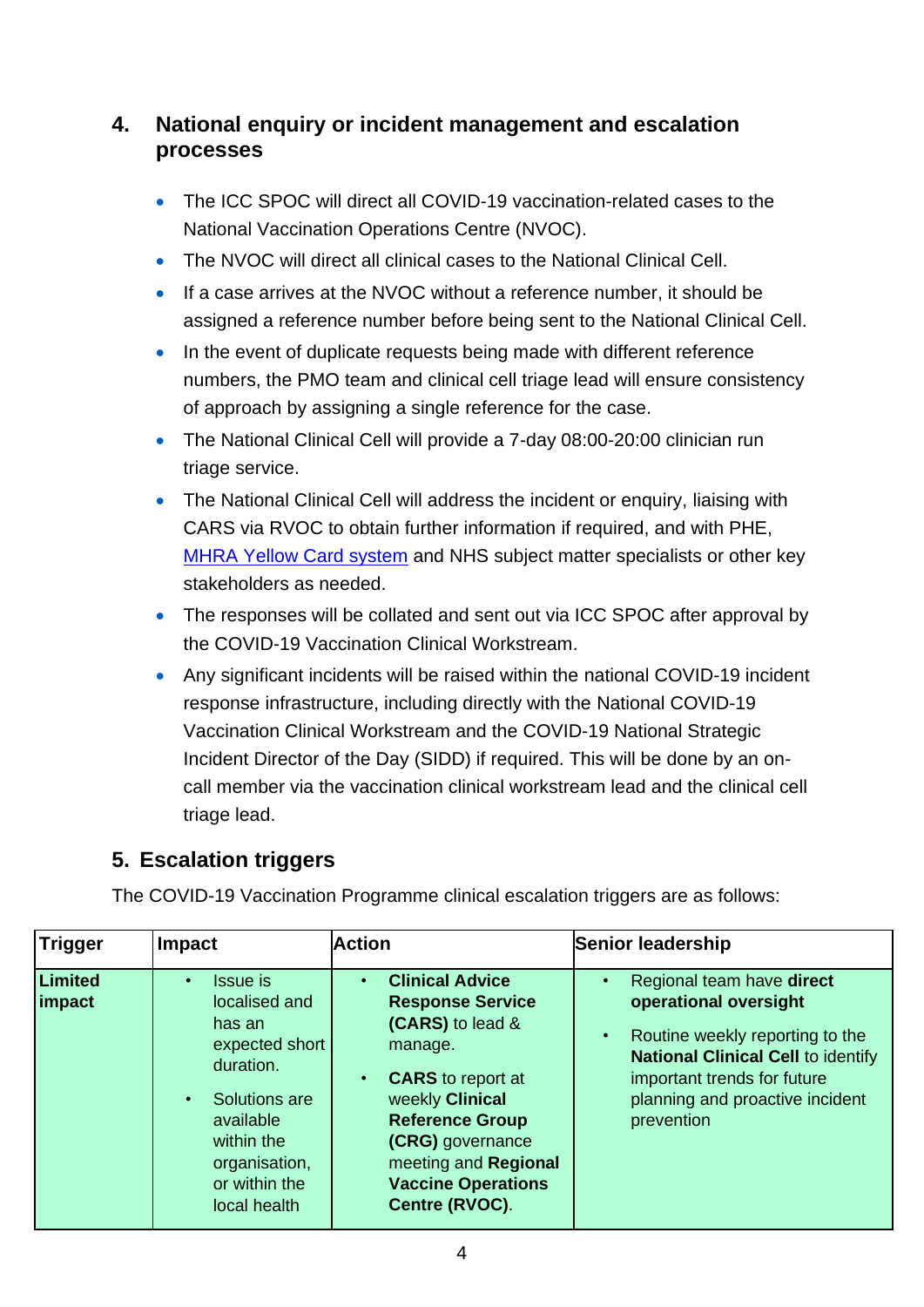| <b>Trigger</b>            | <b>Impact</b>                                                                                                                                                                                                                                                                                                                                                                                                                                                                                                                                                                                                                                                    | <b>Action</b>                                                                                                                                                                                                                                                                                                                                                                                                    | Senior leadership                                                                                                                                                                                                                                                                                                                                                                                         |
|---------------------------|------------------------------------------------------------------------------------------------------------------------------------------------------------------------------------------------------------------------------------------------------------------------------------------------------------------------------------------------------------------------------------------------------------------------------------------------------------------------------------------------------------------------------------------------------------------------------------------------------------------------------------------------------------------|------------------------------------------------------------------------------------------------------------------------------------------------------------------------------------------------------------------------------------------------------------------------------------------------------------------------------------------------------------------------------------------------------------------|-----------------------------------------------------------------------------------------------------------------------------------------------------------------------------------------------------------------------------------------------------------------------------------------------------------------------------------------------------------------------------------------------------------|
|                           | and care<br>system.<br>No clear direct<br>$\bullet$<br>risk to<br>patients.                                                                                                                                                                                                                                                                                                                                                                                                                                                                                                                                                                                      | After governance<br>$\bullet$<br>meeting regional<br><b>CARS / RVOC to</b><br>advise National<br><b>Clinical Cell and</b><br><b>National Vaccine</b><br><b>Operations Centre</b><br>(NVOC) of actions and<br>outcome (weekly<br>report).                                                                                                                                                                         |                                                                                                                                                                                                                                                                                                                                                                                                           |
| <b>Moderate</b><br>impact | May result in<br>$\bullet$<br>impaired<br>clinical<br>outcomes if<br>not managed<br>urgently<br><b>Solution will</b><br>$\bullet$<br>require new<br>skills,<br>procedures or<br>training to be<br>implemented.<br><b>Expected</b><br>٠<br>duration longer<br>than short-<br>term.<br>An issue is<br>$\bullet$<br>occurring at<br>multiple sites,<br>or across<br>multiple<br>geographical<br>$area - for$<br>example if a<br><b>CARS</b> reports<br>the same<br>issue at<br>different sites.<br>An incident<br>$\bullet$<br>with a potential<br>lower impact<br>but for which<br>resourcing<br>constraints<br>locally mean<br>that they<br>require<br>additional | <b>CARS</b> to lead &<br>$\bullet$<br>manage.<br><b>CARS</b> to collate and co-<br>$\bullet$<br>ordinate information<br>required to inform<br>clinical decision.<br><b>CARS</b> to report at<br>$\bullet$<br>weekly CRG<br>governance meeting<br>and RVOC.<br>After governance<br>$\bullet$<br>meeting regional<br><b>CARS</b> to advise<br><b>National Clinical Cell</b><br>and NVOC of actions<br>and outcome. | Regional team have direct<br>$\bullet$<br>operational oversight<br>Regional team determines if it's<br>$\bullet$<br>appropriate to brief the National<br><b>Clinical Cell at the time of the</b><br>incident for information<br>Routine weekly reporting to the<br>$\bullet$<br><b>National Clinical Cell to identify</b><br>important trends for future<br>planning and proactive incident<br>prevention |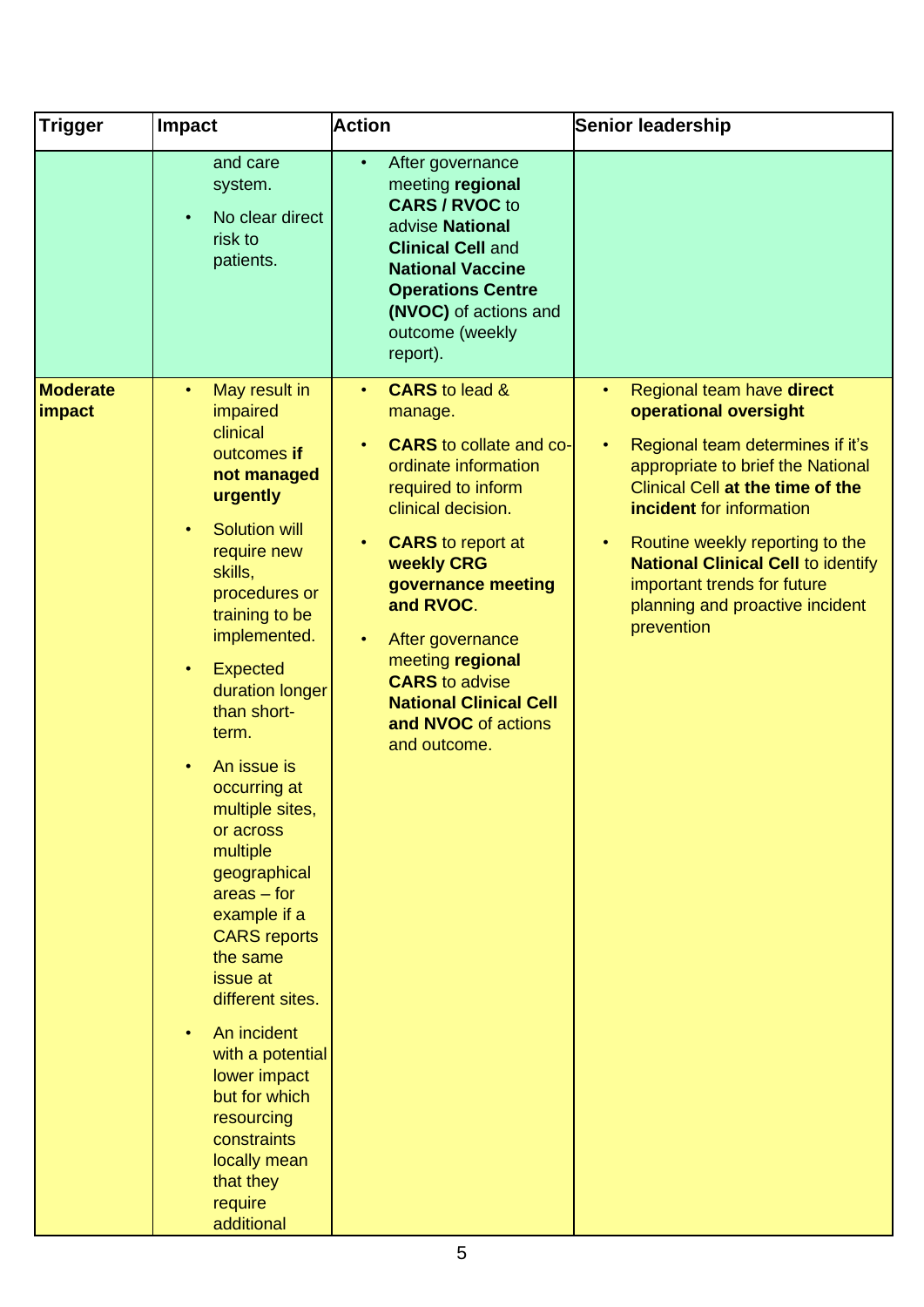| <b>Trigger</b>               | <b>Impact</b>                                                                                                                                                                                                                                                                                                                                                                                                                                                                                                                                                                   | <b>Action</b>                                                                                                                                                                                                                                                                                                                                                                                                                                                                                                                                                                                                                                                                                                                                                                        | Senior leadership                                                                                                                                                                                                                                                                                                                                                                                                                                                                                                                                                                                                                                                                                                                                      |
|------------------------------|---------------------------------------------------------------------------------------------------------------------------------------------------------------------------------------------------------------------------------------------------------------------------------------------------------------------------------------------------------------------------------------------------------------------------------------------------------------------------------------------------------------------------------------------------------------------------------|--------------------------------------------------------------------------------------------------------------------------------------------------------------------------------------------------------------------------------------------------------------------------------------------------------------------------------------------------------------------------------------------------------------------------------------------------------------------------------------------------------------------------------------------------------------------------------------------------------------------------------------------------------------------------------------------------------------------------------------------------------------------------------------|--------------------------------------------------------------------------------------------------------------------------------------------------------------------------------------------------------------------------------------------------------------------------------------------------------------------------------------------------------------------------------------------------------------------------------------------------------------------------------------------------------------------------------------------------------------------------------------------------------------------------------------------------------------------------------------------------------------------------------------------------------|
|                              | national<br>support.                                                                                                                                                                                                                                                                                                                                                                                                                                                                                                                                                            |                                                                                                                                                                                                                                                                                                                                                                                                                                                                                                                                                                                                                                                                                                                                                                                      |                                                                                                                                                                                                                                                                                                                                                                                                                                                                                                                                                                                                                                                                                                                                                        |
| <b>Significant</b><br>impact | Significant<br>$\bullet$<br>patient safety<br>implications if<br>not managed<br>urgently<br>No or limited<br>$\bullet$<br>alternatives<br>can secure<br>same<br>outcome.<br>No immediate<br>$\bullet$<br>solutions<br>available<br>without<br>significant<br>change to<br>skills, training<br>or procedures.<br><b>Multiple</b><br>$\bullet$<br>concurrent<br>incidents<br>occurring<br>across multiple<br>organisations<br>or a wider<br>geographical<br>area.<br><b>Identified</b><br>$\bullet$<br>solutions<br>cannot be<br>sustained for<br>likely duration<br>of incident. | <b>Escalation via SPOC</b><br>$\bullet$<br>and the approved route<br>to the National Clinical<br>Cell.<br><b>National Clinical Cell</b><br>$\bullet$<br>to collate and co-<br>ordinate information<br>required to inform<br>clinical decision.<br><b>National Clinical Cell</b><br>to use established<br>process map to<br>determine the most<br>appropriate response.<br><b>National Clinical Cell</b><br>to use approved<br>guidelines and expert<br>directory list to answer<br>questions or to brief the<br>most appropriate<br>national representative.<br><b>Clinical oversight</b><br>provided by senior<br>clinician in vaccine<br>clinical workstream.<br><b>National Clinical cell</b><br>to report at weekly<br>governance meeting<br>with Senior Responsible<br>Officer. | <b>National Clinical Cell has</b><br>$\bullet$<br>operational oversight<br>The expectation would be that a<br>$\bullet$<br>regional team briefs the National<br>Clinical Cell at the time of the<br>incident via SPOC<br>Incident takes precedence over<br>incidents of lower impact<br><b>National Clinical Cell determines</b><br>if it's appropriate to brief the<br>Incident Director at the time of<br>the incident for information<br>National Clinical Cell on-call triage<br>member can inform clinical cell<br>triage lead and workstream lead if<br>they deem it appropriate<br>Routine weekly reporting to the<br><b>National Clinical Cell to identify</b><br>important trends for future<br>planning and proactive incident<br>prevention |
| <b>Critical</b><br>impact    | <b>Critical</b><br>$\bullet$<br>implications for<br>patients and<br>vulnerable<br>populations.<br>No viable<br>$\bullet$<br>alternatives<br>exist after                                                                                                                                                                                                                                                                                                                                                                                                                         | <b>Escalation via SPOC</b><br>and the approved route<br>to the National Clinical<br>Cell.<br><b>National Clinical Cell</b><br>to collate and co-<br>ordinate information                                                                                                                                                                                                                                                                                                                                                                                                                                                                                                                                                                                                             | <b>National Clinical Cell has initial</b><br>$\bullet$<br>operational oversight<br>This would be taken over by the<br>$\bullet$<br>formal stand up of an incident or<br>with Strategic Incident Director<br>operational oversight                                                                                                                                                                                                                                                                                                                                                                                                                                                                                                                      |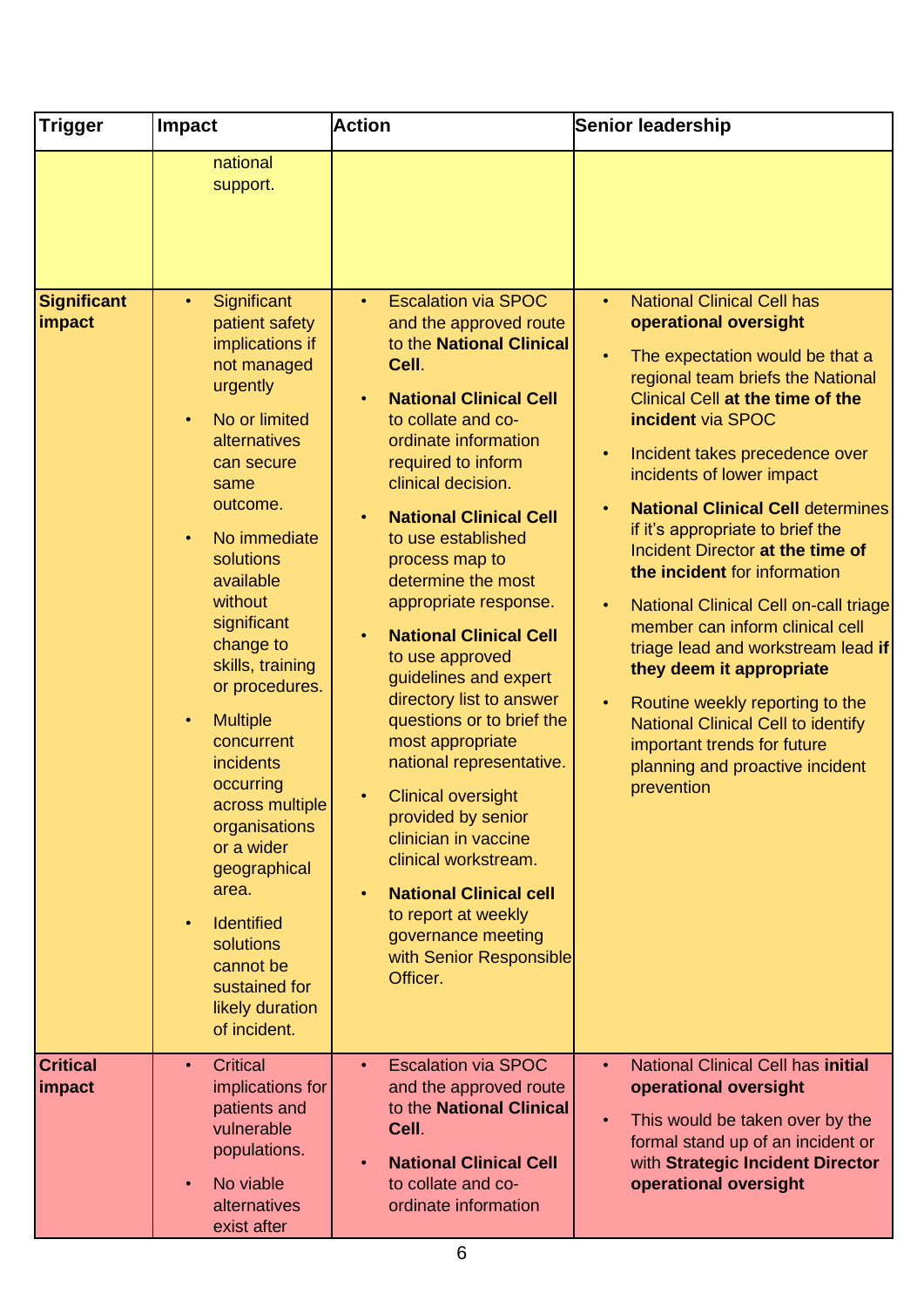| <b>Trigger</b> | <b>Impact</b>                                                                                                                                                                                                                                                                     | <b>Action</b>                                                                                                                                                                                                                                                                                                                                                                                                                                                                                                                                                                          | Senior leadership                                                                                                                                                                                                                                                                                                                                                                                                                                                                                                                                                                                                                                                                                                                                                                                                               |
|----------------|-----------------------------------------------------------------------------------------------------------------------------------------------------------------------------------------------------------------------------------------------------------------------------------|----------------------------------------------------------------------------------------------------------------------------------------------------------------------------------------------------------------------------------------------------------------------------------------------------------------------------------------------------------------------------------------------------------------------------------------------------------------------------------------------------------------------------------------------------------------------------------------|---------------------------------------------------------------------------------------------------------------------------------------------------------------------------------------------------------------------------------------------------------------------------------------------------------------------------------------------------------------------------------------------------------------------------------------------------------------------------------------------------------------------------------------------------------------------------------------------------------------------------------------------------------------------------------------------------------------------------------------------------------------------------------------------------------------------------------|
|                | exhaustion of<br>all other<br>escalation<br>levels.<br>Life-<br>$\bullet$<br>threatening or<br>life-changing<br>impact on<br>patients and/or<br>ethical<br>implications for<br>clinicians.<br><b>Multiple</b><br>$\bullet$<br>concurrent<br>incidents<br>occurring<br>nationally. | required to inform<br>clinical decision.<br>If initial contact has<br>$\bullet$<br>been made on the<br>phone given the<br>urgency then a<br>telephone log should be<br>submitted via email<br><b>National Clinical cell</b><br>$\bullet$<br>to collate and co-<br>ordinate information<br>required to inform<br>clinical decision<br><b>National Clinical cell</b><br>$\bullet$<br>to check and balance<br>response with Strategic<br><b>Incident Director of</b><br>the day to determine if<br>Incident team to be<br>established and incident<br>declared and lead by<br><b>EPRR</b> | The expectation would be that a<br>$\bullet$<br>regional team briefs the National<br><b>Clinical Cell immediately at the</b><br>time of the incident via SPOC<br>Incident takes precedence over<br>$\bullet$<br>incidents of lower impact.<br><b>National Clinical Cell briefs the</b><br>$\bullet$<br><b>Incident Director and Strategic</b><br>Incident Director of the Day at the<br>time of the incident<br>National Clinical Cell on-call triage<br>$\bullet$<br>member to also inform clinical<br>triage lead and workstream lead<br>Reporting structure to involve<br>$\bullet$<br>comms response and TOTO<br>formally if incident declared<br>Routine weekly reporting to the<br>$\bullet$<br><b>National Clinical Cell to identify</b><br>important trends for future<br>planning and proactive incident<br>prevention |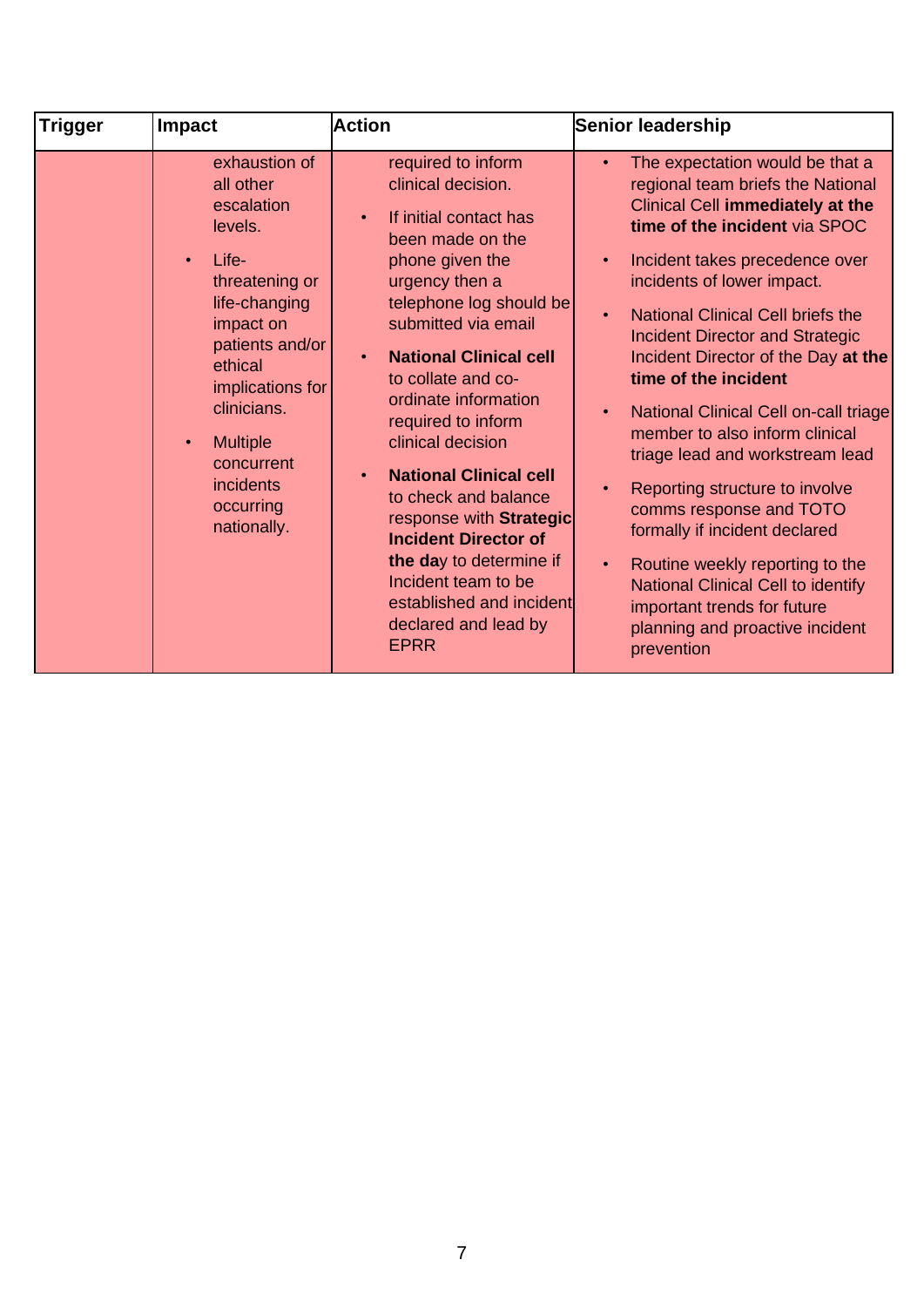### Appendix 1: Clinical case escalation framework

<span id="page-8-0"></span>